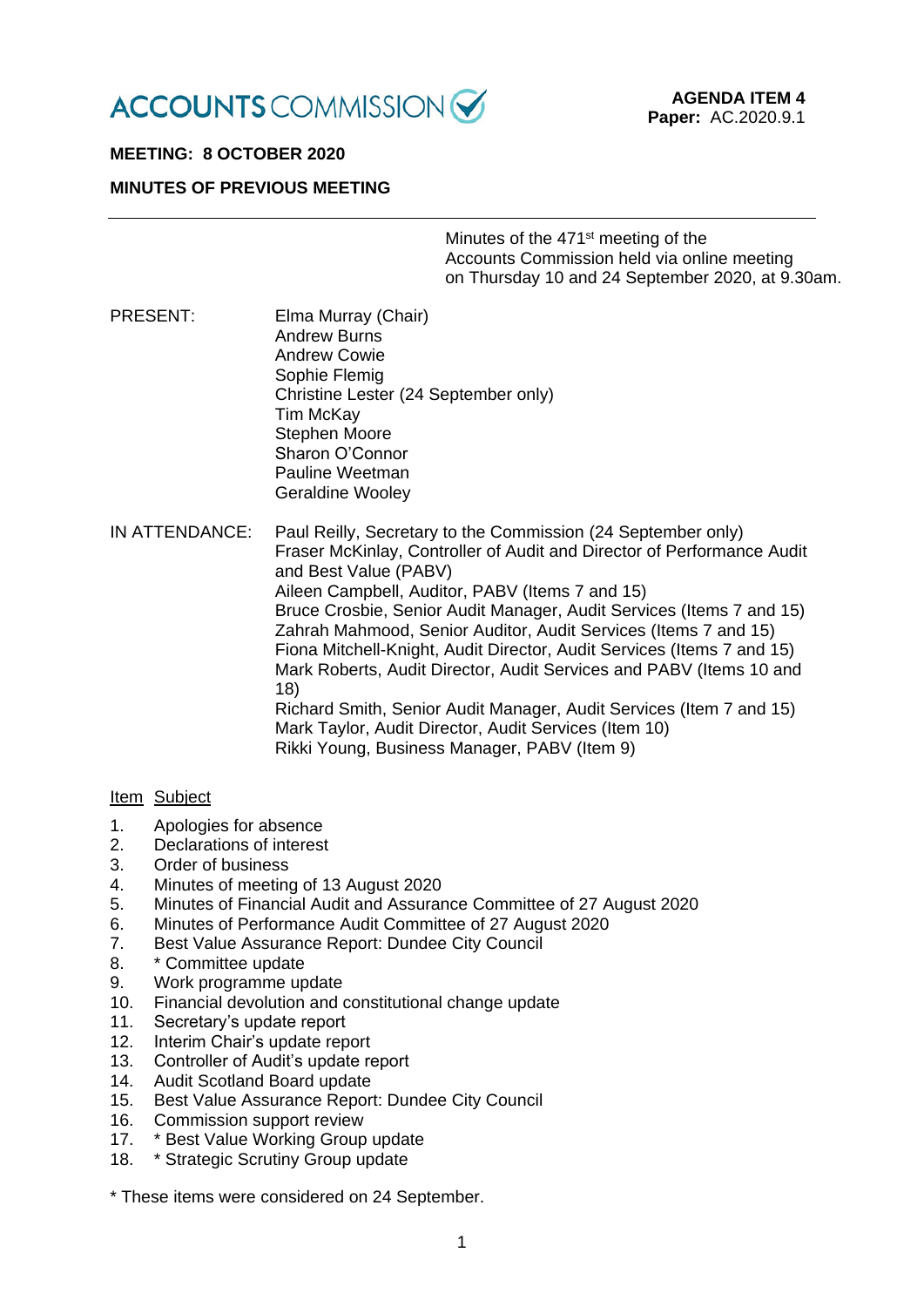## 1. Apologies for absence

It was noted that apologies had been received from Christine Lester (10 September only) and Sheila Gunn.

### 2. Declarations of interest

The following declarations of interest were made in relation to items 7 and 15:

- Andrew Cowie as a former Chief Officer in Police Scotland.
- Geraldine Wooley as a member of the Scottish Housing and Property Chamber.

## 3. Order of business

It was agreed that items 15 to 18 be considered in private because:

- Item 15 requires the Commission to consider actions in relation to a report by the Controller of Audit. The Commission is then obliged by statute to inform the appropriate council of its decisions, which the Commission does before making the decision public.
- Item 16 is likely to require consideration of policy matters in relation to staff terms and conditions.
- Items 17 and 18 require the Commission to discuss confidential policy matters.

## 4. Minutes of meeting of 13 August 2020

The minutes of the meeting of 13 August 2020 were approved as a correct record.

Arising therefrom, the Commission noted advice from the Chair on correspondence between the Chair of Audit Scotland Board and the previous Chair of the Commission relating to minutes of Audit Scotland Board earlier in the year, and agreed that the matter was now closed.

### 5. Minutes of meeting of Financial Audit and Assurance Committee of 27 August 2020

The minutes of the meeting of the Financial Audit and Assurance Committee of 27 August 2020 were approved as a correct record.

# 6. Minutes of meeting of Performance Audit Committee of 27 August 2020

The minutes of the meeting of the Performance Audit Committee of 27 August 2020 were approved as a correct record.

### 7. Best Value Assurance Report: Dundee City Council – Controller of Audit report

The Commission considered a report by the Secretary presenting the Controller of Audit's Best Value Assurance Report for Dundee City Council.

The Commission raised several questions and points of clarification from the Controller of Audit on his report in the following areas:

- Political and officer leadership; the impending retirement of the current Chief Executive; and committee structures and governance.
- • Workforce planning in relation to the council's capacity to manage its aspirations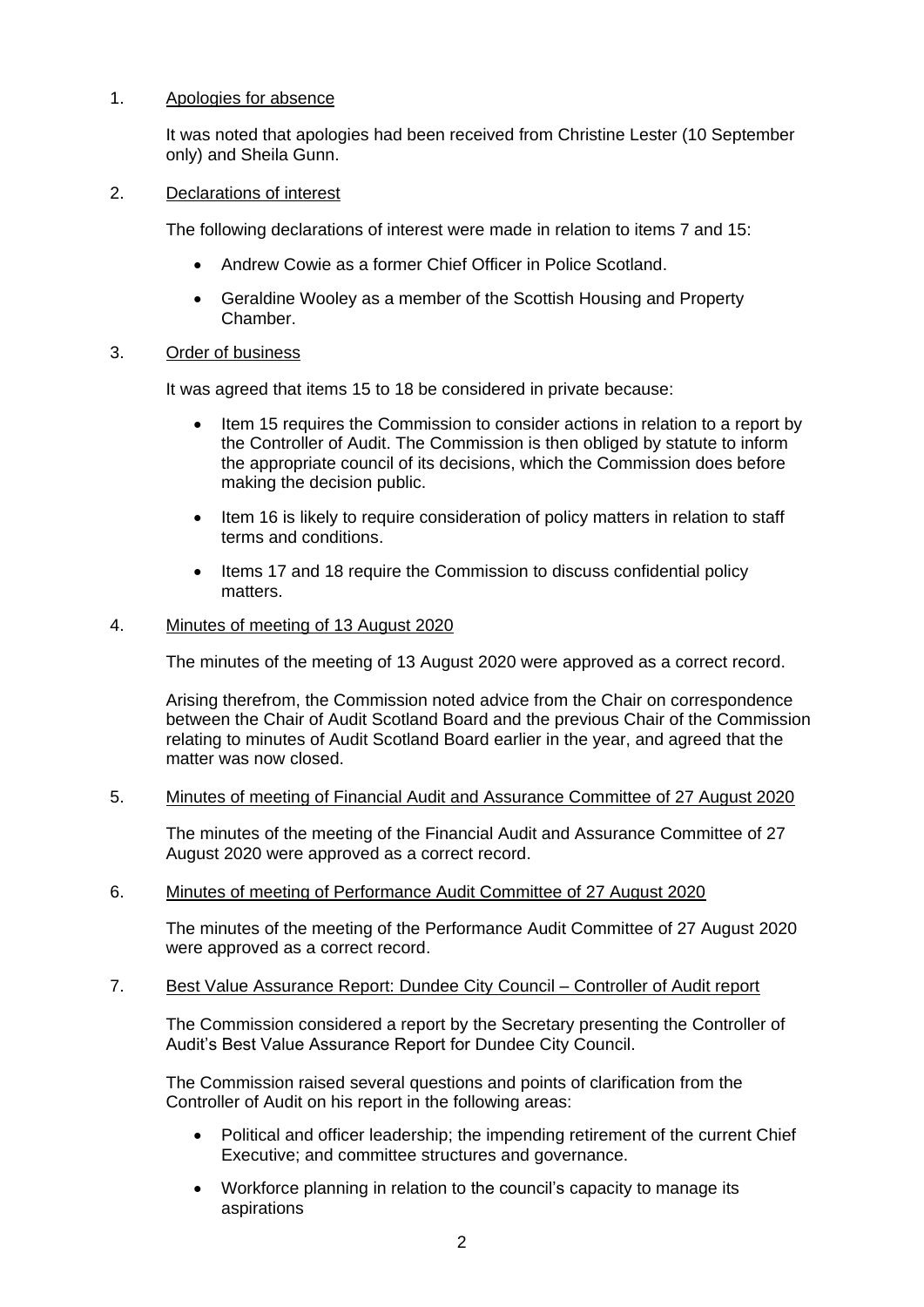- Performance of services and the Council's use of comparators and its approach to improvement
- Regeneration work (including the City Deal) and its impact on poverty
- Children's services, including education attainment
- Sustainability of the integration joint board; progress of the Drugs Partnership; links to mental health; and associated risks
- The Council's use of long-term financial planning
- Capital investment; options appraisal; gateway reviews

Following discussion, the Commission agreed to consider in private how to proceed.

# 8. \* Committee update

The Commission considered a report by the Secretary proposing a review of the Commission's committees.

Following discussion, the Commission agreed:

- That Tim McKay assume the Chair of Financial Audit and Assurance Committee (FAAC) and Christine Lester assume the Chair of the Performance Audit Committee (PAC)
- The proposal to review the Commission's committees, to be led by a working group convened by the Interim Deputy Chair and comprising the PAC Chair and former FAAC Chair
- The proposed change to the committee meeting schedule for the rest of 2020

*Actions: Secretary* 

• To note advice from the Chair that she would be reviewing the Commission's working groups, including how the Commission reviews terms of reference on a regular basis, upon which she would report to the Commission.

*Action: Interim Chair* 

# 9. Work programme update

The Commission considered a report by the Director of PABV providing an update on the Commission's work programme.

During discussion, the Commission:

• agreed the short-term work programme proposals over the next 12 months

*Action: Director of PABV* 

• noted that the Annual Planning Guidance would be considered at the October Commission meeting

*Action: Secretary* 

• agreed to consider further at future meetings the risks associated with the Covid-19 pandemic as outlined in Appendix 2 of the report and noted that Audit Scotland will reflect on this in future work programme refresh proposals.

*Action: Secretary and Director of PABV* 

Following discussion, the Commission noted the report.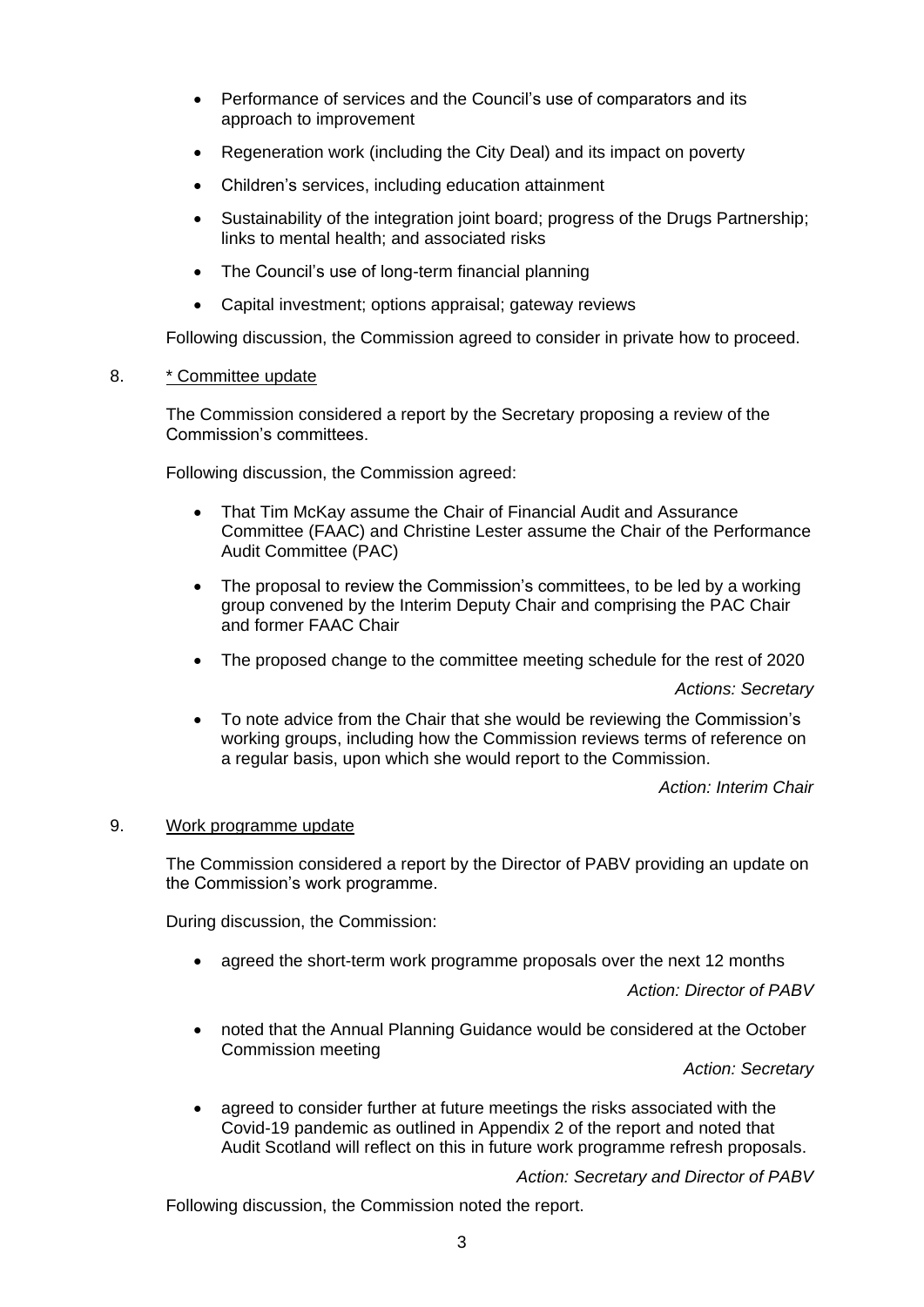## 10. Financial devolution and constitutional change update

The Commission considered a report by the Audit Director, Audit Services, providing an update on key developments surrounding financial devolution and constitutional change.

During discussion, the Commission:

- Noted references in the report to the Scottish Crown Estate Act in line with the Commission's previous interest in the matter.
- Noted that the Commission will receive a six-monthly update on the Scottish budget.

*Action: Director of PABV* 

Following discussion, the Commission noted the report.

### 11. Secretary's update report

The Commission considered a report by the Secretary providing an update on significant recent activity relating to local government and issues of relevance or interest across the wider public sector.

The Commission:

- Noted advice from the Secretary that in line with the approach agreed with Commission members as part of new business arrangements in the light of the Covid-19 emergency, members comments on his report had been sought in advance of the meeting.
- Noted further advice from the Secretary, in response to a query from Geraldine Wooley, on the Scottish Government's '20-minute neighbourhood' initiative.
- • Agreed in relation to paragraph 11, to convey its congratulations to Adam Haahr, Marta Kuźma, Sobhan Afzal and Wojciech Kuzma, who were named in the 2020 ICAS (the Institute of Chartered Accountants of Scotland) Top 100 Young Chartered Accountants  list.

Thereafter, the Commission agreed to note the report.

### 12. Interim Chair's update report

The Commission considered a report by the Interim Chair providing an update on recent and upcoming activity.

The Commission agreed to note the report

### 13. Controller of Audit's update report

The Commission considered a report by the Controller of Audit providing an update on recent and upcoming activity.

The Commission agreed to note the report.

# 14. Audit Scotland Board update

The Commission considered a report by the Secretary providing an update on the business of the Audit Scotland Board.

Arising therefrom, the Commission: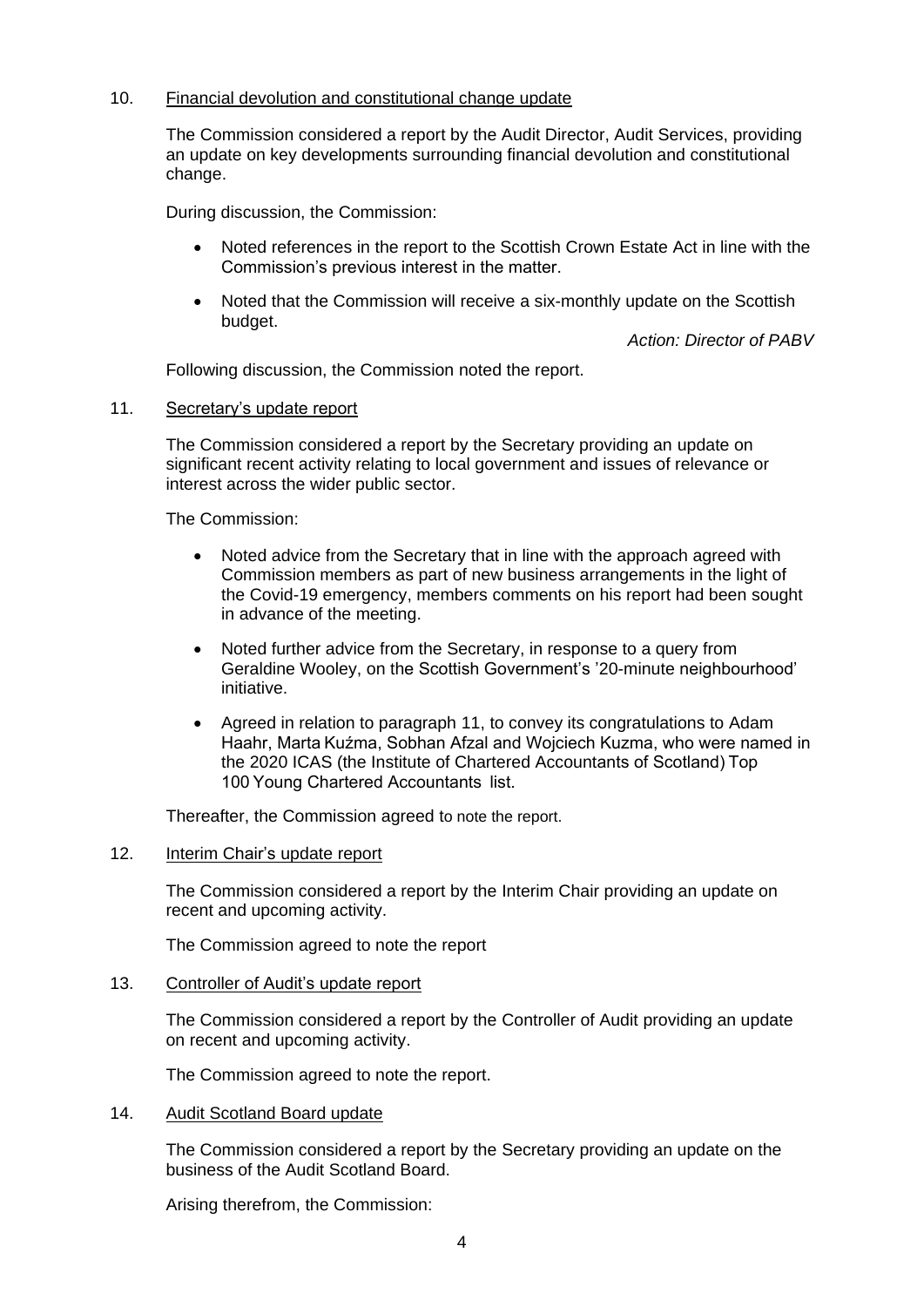- Noted the inclusion of Audit Scotland's internal interim report on mainstreaming equality.
- Agreed that future Board papers be provided on the Member SharePoint as timeously as possible.

*Action: Interim Chair and Secretary* 

Thereafter, the Commission agreed to note the report.

## 15. Best Value Assurance Report: Dundee City Council – Commission decision (in private)

The Commission discussed how to proceed in relation to the Controller of Audit's Best Value Assurance Report for Dundee City Council.

Following discussion, the Commission agreed to make findings to be published on 29 September.

### 16. Commission support review

The Commission considered a report by the Interim Chair providing the report of the review of support for the Accounts Commission.

Following discussion, the Commission agreed to:

- Accept the report
- Progress the recommendations and conclusions, in conjunction with Audit Scotland as appropriate.

*Action: Interim Chair and Secretary* 

## 17. \* Best Value Working Group update

The Commission considered a report by the Secretary providing an update on the work of the Best Value Working Group.

Arising therefrom, the Commission:

- Endorsed the conclusions of the Best Value Working Group, and in particular:
	- o To affirm several principles in relation to Best Value, namely:
		- To underline the Commission's commitment to the importance of Best Value as a basis for providing public assurance on local government as it deals with and recovers from Covid-19
		- Consequently, to reaffirm a commitment to the integrated audit, with the annual financial audit at the core complemented by the annual reporting of Best Value in each council
		- To reaffirm a commitment to the principle of reporting Best Value in health and social care integration joint boards (IJBs)
		- To consider how financial sustainability of audited bodies may impact on this reporting
		- To reaffirm a commitment to developing such an approach to auditing Best Value within current audit fees, subject to